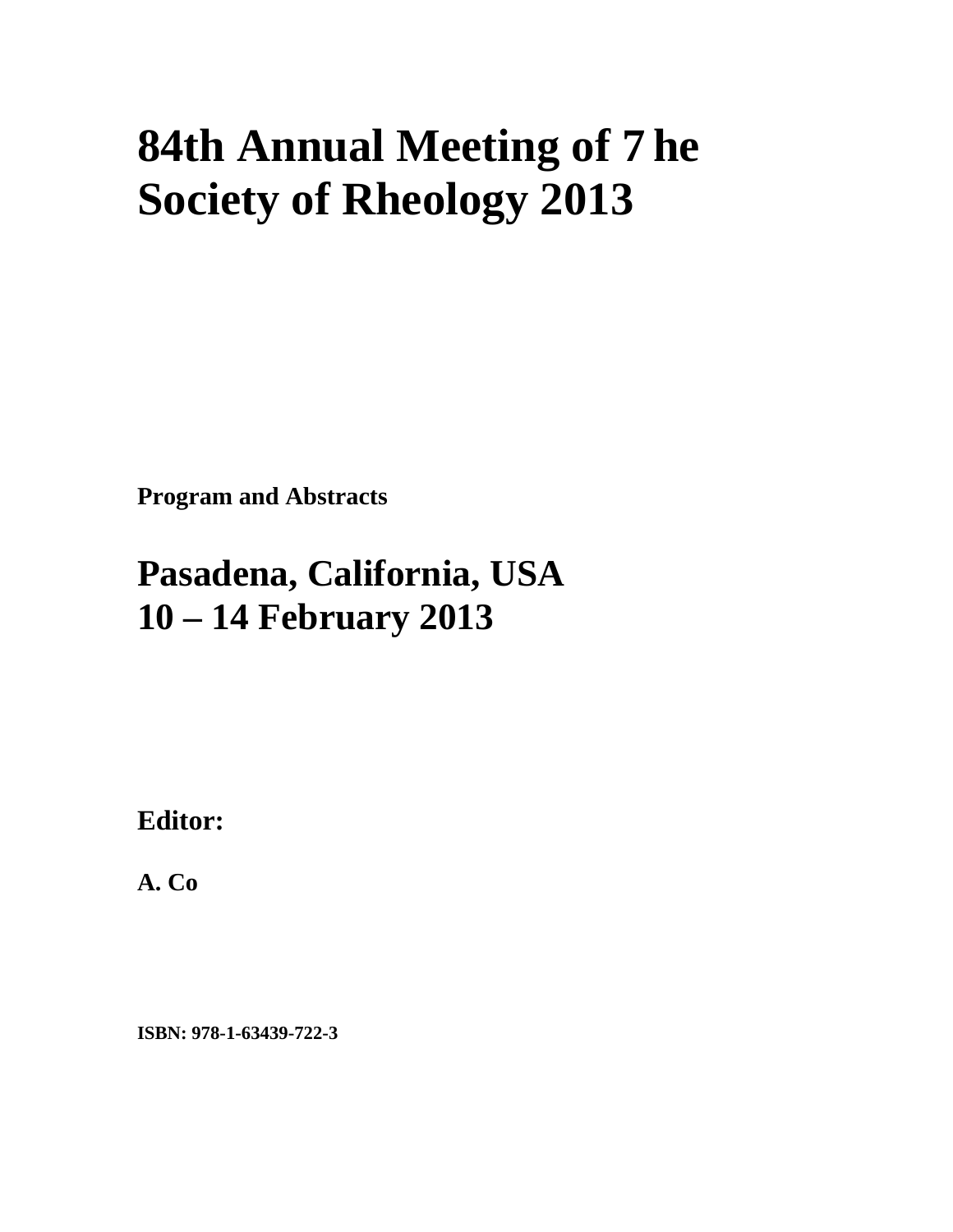**Printed from e-media with permission by:** 

Curran Associates, Inc. 57 Morehouse Lane Red Hook, NY 12571



**Some format issues inherent in the e-media version may also appear in this print version.** 

Copyright© (2013) by Society of Rheology All rights reserved.

Printed by Curran Associates, Inc. (2015)

For permission requests, please contact Society of Rheology at the address below.

Society of Rheology c/o Montgomery T. Shaw Institute of Materials Science 97 North Eagleville Raod, Unit 3136 Storrs, CT 06269-3136

Phone: (860) 486-3980

montgomery.shaw@uconn.edu

## **Additional copies of this publication are available from:**

Curran Associates, Inc. 57 Morehouse Lane Red Hook, NY 12571 USA Phone: 845-758-0400 Fax: 845-758-2634 Email: curran@proceedings.com Web: www.proceedings.com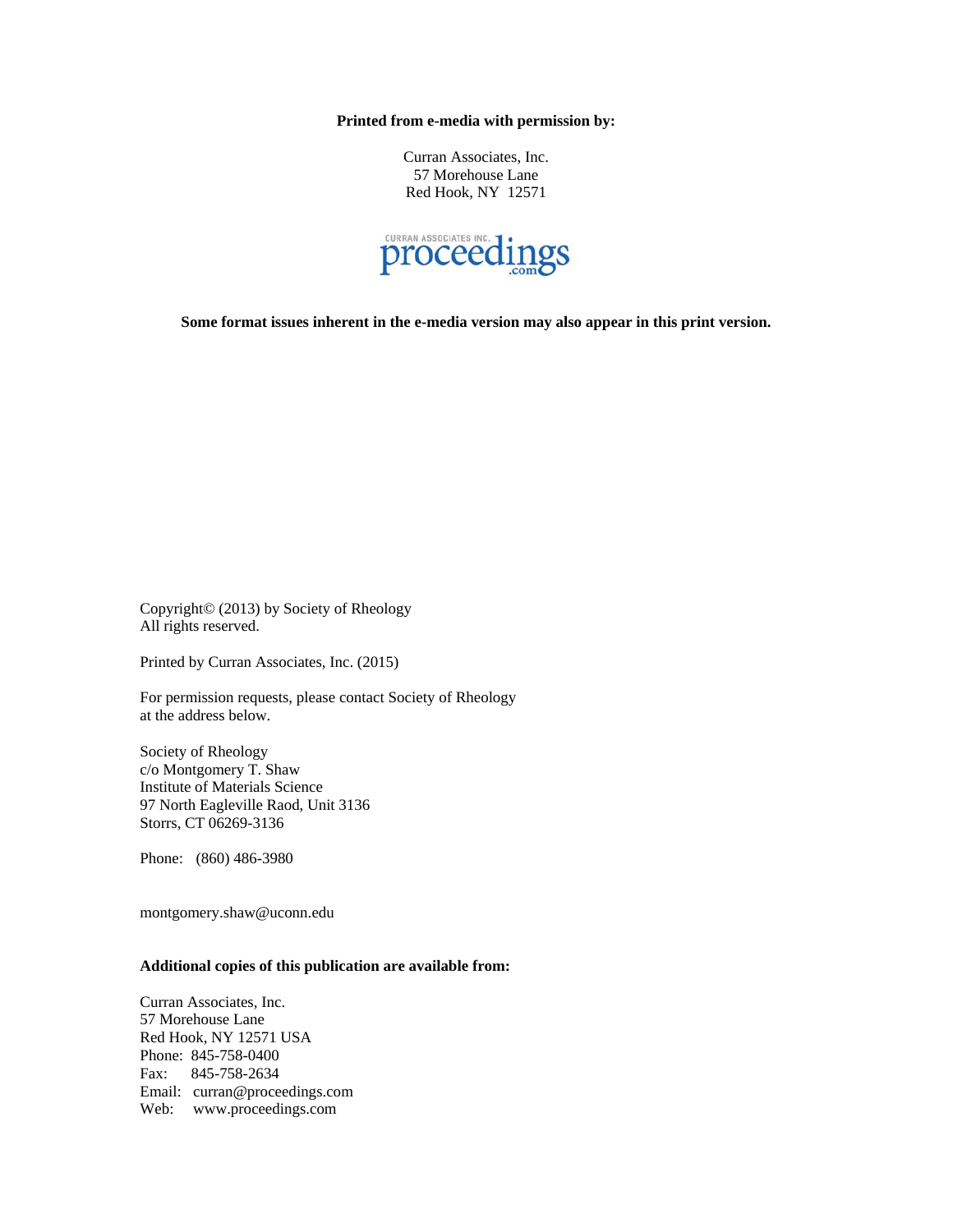## **Contents**